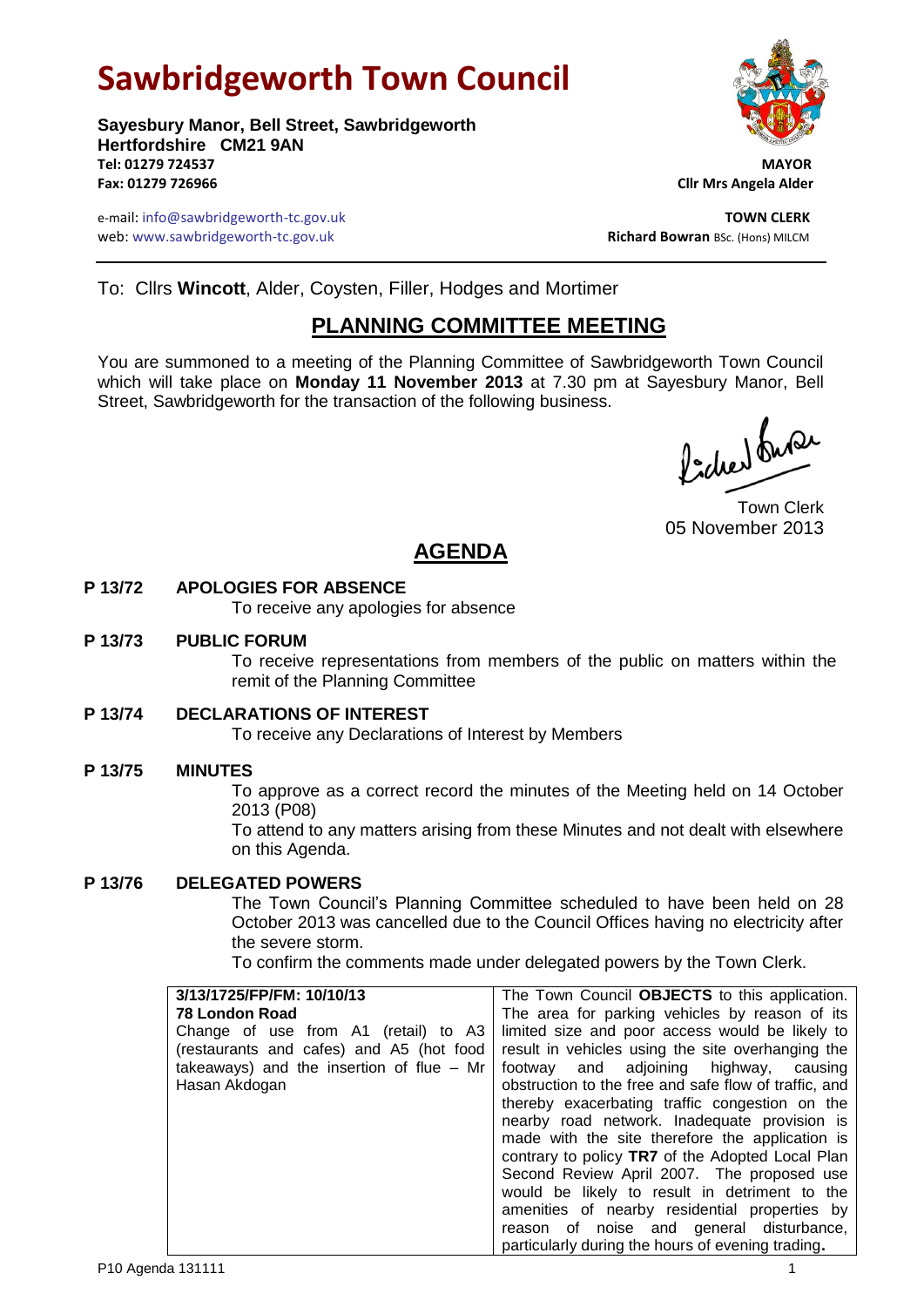| 3/13/1767/FP/MP: 08/10/13<br><b>16 Wheatley Close</b><br>Proposed single storey rear extension   The Town Council has <b>NO OBJECTION.</b><br>and new access ramp. Alterations to<br>fenestration - Mr & Mrs R Mair |  |
|---------------------------------------------------------------------------------------------------------------------------------------------------------------------------------------------------------------------|--|
|                                                                                                                                                                                                                     |  |
| 3/13/1768/FP/SE: 07/10/13                                                                                                                                                                                           |  |

| 3/13/1768/FP/SE: 07/10/13                                                                                           |  |
|---------------------------------------------------------------------------------------------------------------------|--|
| ∣ 30 Vantorts Road                                                                                                  |  |
| Single and two storey rear extensions The Town Council has NO OBJECTION.<br>with loft conversion – Mr & Mrs Bramley |  |

#### **P 13/77 PLANNING APPLICATIONS RECEIVED FROM EHC**

To consider Planning Applications received from EHC since the last meeting of the Planning Committee.

| 3/13/1647/FP/HI: 23/10/13<br>Sawbridgeworth Police<br>Station,<br><b>Cambridge Road</b><br>Change of use from Office/Police House<br>(B1) to Residential - Mr P Corbisiero   |  |
|------------------------------------------------------------------------------------------------------------------------------------------------------------------------------|--|
| 3/13/1756/FP/NB: 18/10/13<br><b>111A London Road</b><br>Change of use of carpet shop (A1) to<br>tanning and beauty salon (Sui generis) -<br>Mrs Joanne Maskell               |  |
| 3/13/1793/FP/NB: 12/10/13<br><b>45 Leat Close</b><br>Raised decking to rear - Retrospective<br>- Mr Keilan Hornett                                                           |  |
| 3/13/1808/FP/SE: 23/10/13<br><b>16 Station Road</b><br>Erection of 2no. 2 bedroomed dwelling -<br><b>Mr Stuart Gardner</b>                                                   |  |
| 3/13/1823/FP/KH: 18/10/13<br><b>44 Pishiobury Drive</b><br>Two storey side and first floor rear<br>extensions, 2 no. Juliet balconies and<br>new front canopy - Mr Gary Lunn |  |
| 3/13/1847/LB/SE: 25/10/13                                                                                                                                                    |  |

## **53A London Road**

Internal alterations – Mr Joseph Harling

### **P 13/78 LATE PLANNING APPLICATIONS**

To deal with Planning Applications Notifications from E.H.C. (if any) following the publication of this Agenda and received before 07 November 2013.

#### **P 13/79 PLANNING DECISIONS MADE BY EHC**

To receive Planning Decisions from EHC (The Town Council's comments are shown in brackets)

#### **3/13/1237/FP**

#### **Rowneybury Bungalow, Harlow Road**

Creation of first floor with 4no dormer windows to **Withdrawn** front elevation and balcony to rear elevation **(No Objection)**